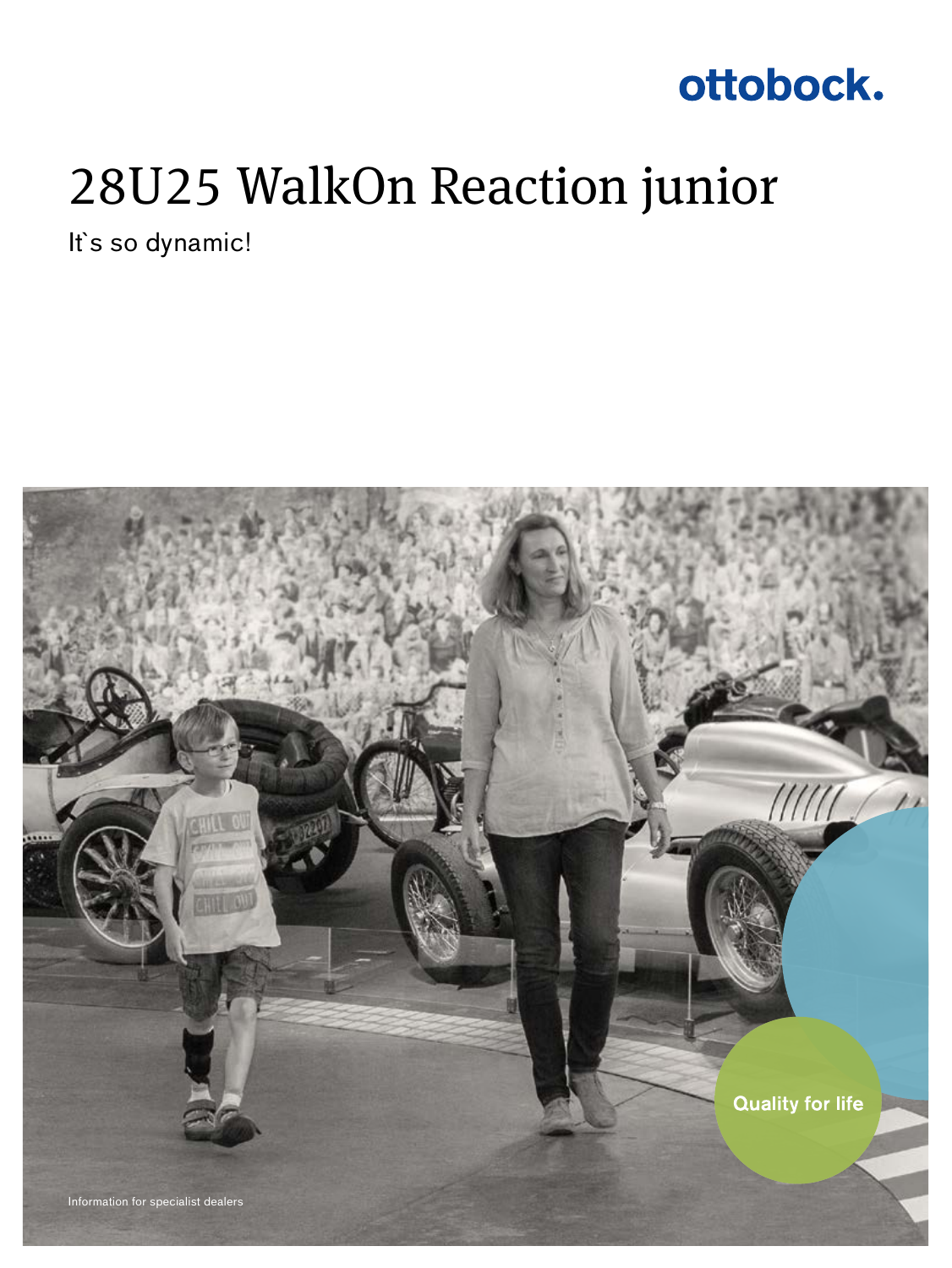# WalkOn Reaction junior

Dynamic ankle foot orthosis made of carbon for children

The WalkOn Reaction junior is the new member of the WalkOn line. Based on the WalkOn Reaction plus, it features highly dynamic properties. The ankle foot orthosis uses the ground reaction force to significantly improve the user's gait pattern. It is geared towards children, who require greater support than that provided by traditional dorsiflexion assist orthoses.



### **Benefits at a glance**

- Highly dynamic properties (use of ground reaction force)
- Carbon fibre prepreg material for high energy return
- High wearer comfort due to low weight and open heel and the anatomically designed frontal support element
- Shin pad made of climate-regulating material for improved skin hygiene and wearer comfort
- Combination with additional dynamic ankle foot orthoses (DAFOs) possible
- All fabric parts can be washed and
- replaced
- Sole can be trimmed to size
- Can be worn with sturdy standard shoes

### **Indications**

- Cerebral palsy
- For dorsiflexor weakness, without or with mild to moderate spasticity
- Hemiparesis, diparesis

#### **Effects**

- Supports lifting of the foot
- Promotes dynamic rollover
- Increases the stride lengt by improving muscle dynamics
- Promotes exterior rotation of the foot at heel strike
- Promotes a physiological gait pattern
- Reduces the risk of falling

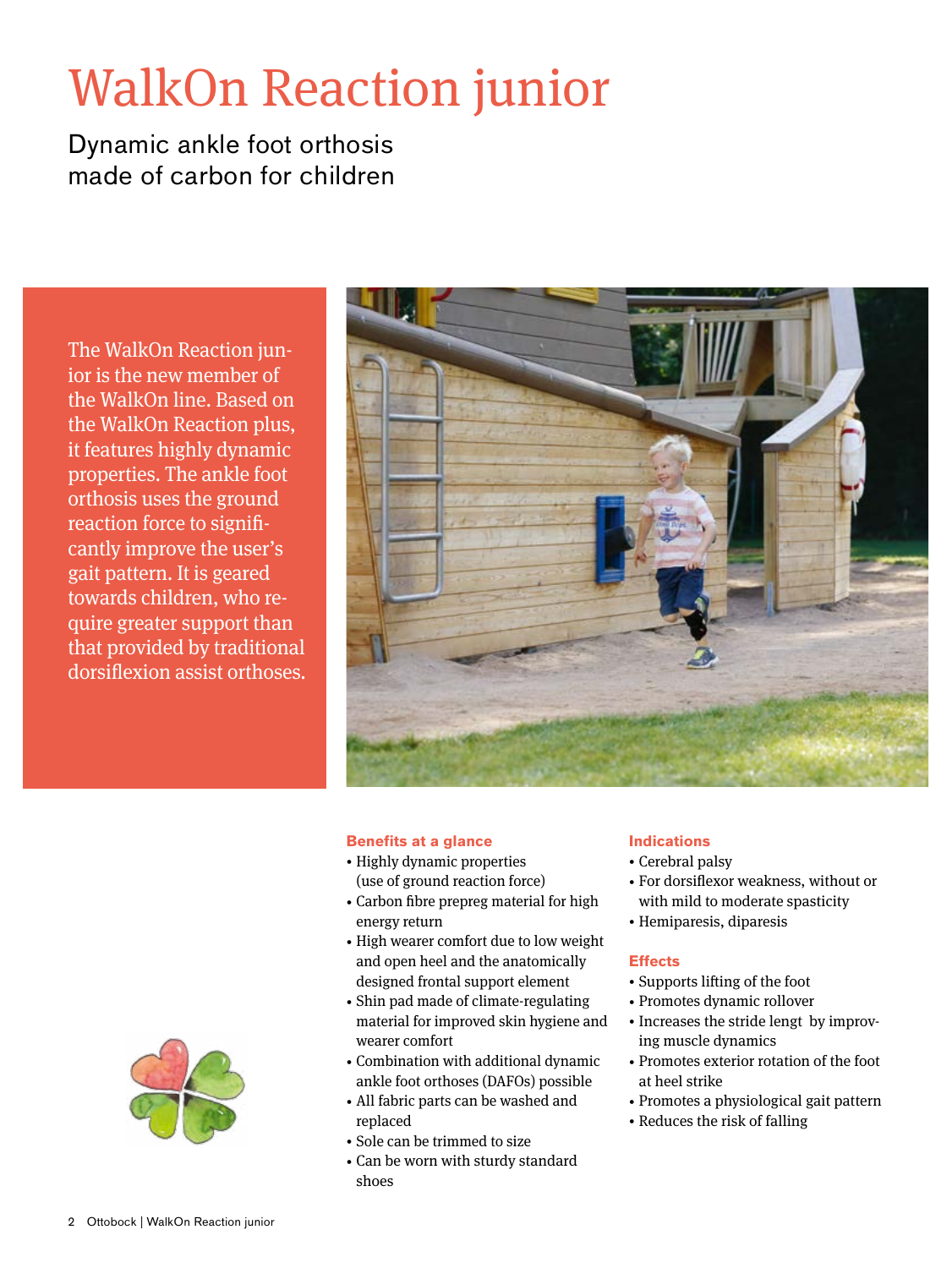



The orthosis design is adapted to the anatomical conditions of children and for this reason differs in its various sizes. Because it is comfortable to wear, the WalkOn Reaction junior enjoys high acceptance amongst children.

| Art. no. 28U25 | Order no.: Article number=side & shoe size   Example for ordering: 28U25=L24-27 |           |                               |
|----------------|---------------------------------------------------------------------------------|-----------|-------------------------------|
|                | Side                                                                            | Shoe size | <b>Overall height</b><br>(cm) |
|                | L/R                                                                             | $24 - 27$ | 20.5                          |
|                | L/R                                                                             | $27 - 30$ | 24.5                          |
|                | L/R                                                                             | $30 - 33$ |                               |
|                | _/R                                                                             | $33 - 36$ | 29.4                          |

A FIT KIT (28T5) is available for the WalkOn Reaction junior, as it is for the other products in the WalkOn line.